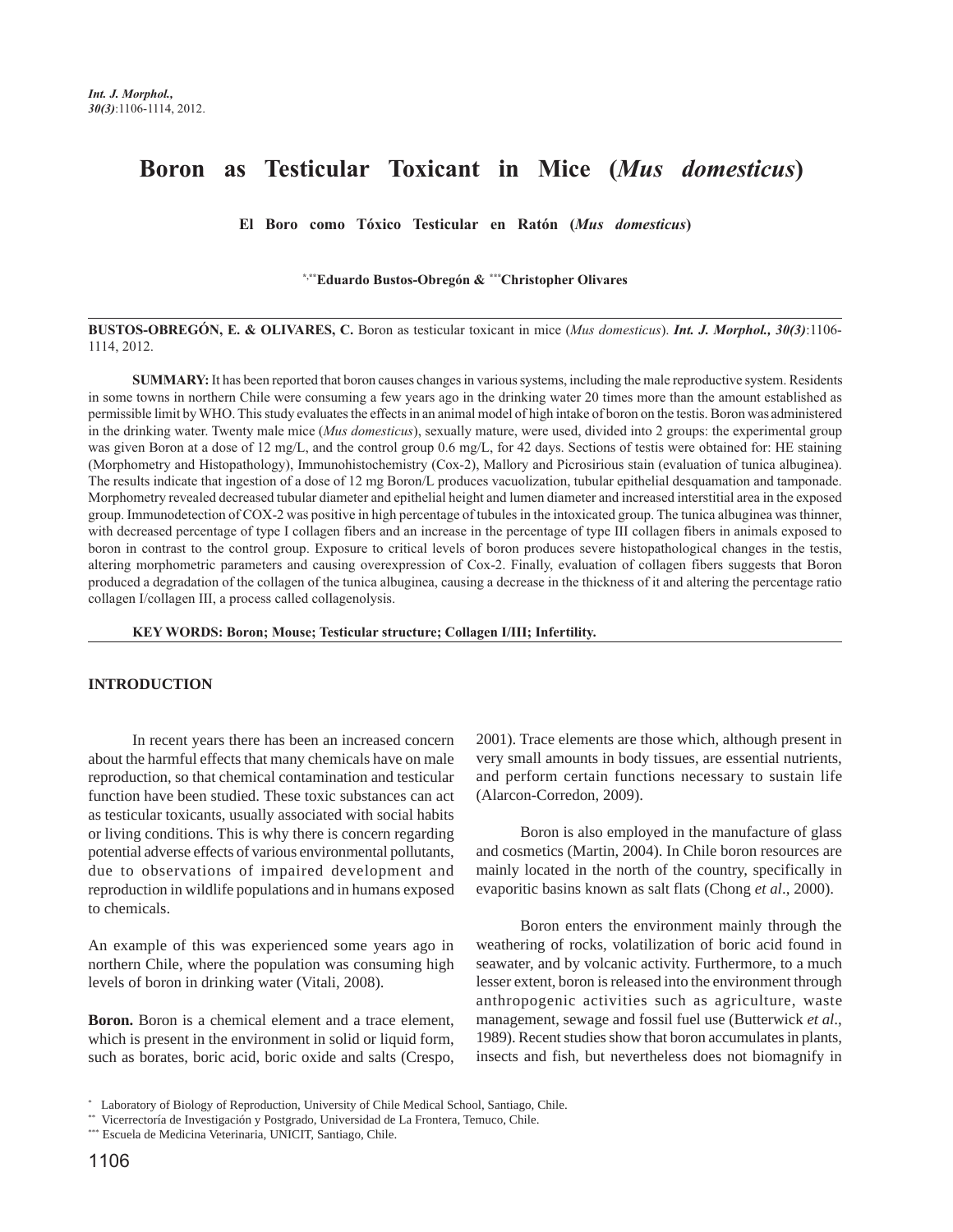aquatic food chains (Saiki *et al*., 1993). Boric acid has been used in medicine as an antiseptic eye; borated components have been used to extend and preserve food palatability. Recently, these uses have been discontinued in some countries due to the recognition of the toxic effects of borated agents (Conor, 2004).

Studies indicate that ingestion of boron in humans is 0.2 to 0.6 mg/day in water, and 1.2 mg in food, where the highest concentration of boron in drinking water agreed by the World Health Organization is 0.6 to 1 mg/L. Maximal boron ingest per day is 1.5 to 2.0 mg, amounts over these limits are considered critical or toxic levels that can damage health. Amounts of boron in the water for human use in the city of Arica in recent years have ranged from 2.0 mg / L in the north to 12.0 mg/l in the southern sector of the city (Espinoza-Navarro *et al.*, 2007)

The overall clinical effects of administration of a single high oral dose (250-350 mg/kg live weight) of boric acid (LD50, approximately 400-700 mg boron/kg of body weight in rats and mice), include depression, ataxia, occasional convulsions, hypothermia, and red-purple skin and mucous membranes (Pfeiffer *et al.*, 1945; Weir & Fisher, 1972).

Inorganic borates and boric acid are absorbed from the gastrointestinal tract, mucous membranes and damaged skin. This diffuses rapidly into tissues and concentrates in bone, teeth and nails. The boric acid is not metabolized, and is eliminated unchanged in urine (Martin). Chronic exposure to the element has been shown by studies in laboratory animals that significantly affect reproduction (Creasy & Foster, 2010).

It has been demonstrated by exposure to chronic and subchronic oral dose of boric acid or borax in laboratory animals, that male reproductive tract is a constant target of the effects of toxicity. Basically, testicular lesions were observed in rats, mice and dogs under the administration of boric acid or borax in food or drinking water (Dieter, 1994; Ku *et al*., 1993; National Toxicology Program, 1987; Weir & Fisher).

The first clinical signs of toxicity in dogs is a decrease in the size of the scrotum, as well as decreased absolute and relative testicular weight. After subchronic exposure, the histopathological effects range from inhibition of spermiation (Linder *et al*., 1990; Treinen & Chapin, 1991), to the degeneration of the seminiferous tubules, with a variable loss of germ cells, even reaching the complete absence of them. Atrophy and reversible or irreversible loss of fertility may result. Despite the loss of fertility, libido or sexual behavior of the animal are not affected (Linder *et al*.).

Studies in rats show that exposure to boron produces histopathological changes in the tubular tissue, showing tubular atrophy, tubular epithelial vacuolization and tamponade (Bustos-Obregón *et al*., 2007).

The testicle is surrounded by a thick connective tissue capsule, the tunica albuginea (Geneser, 2002). The connective tissue of the tunica albuginea, as in many organs and tissues, contains in its structure collagen fibers synthesized by fibroblasts, responsible for the architecture of the testicular parenchyma.

The connective tissue of the tunica albuginea, is described as a compact fibrous tissue with intersecting septa (connective tissue modeling), with a predominance of fibrillar collagen fraction, which meets primarily a mechanical function, designed to withstand stresses in two prevalent directions in the parenchyma or wrap it with protective purposes. It presents very thick collagen bundles arranged tightly. The cells are mainly represented by fibroblasts, which are situated between the different fibrillar bundles (Mery, 1979).

Collagen fibers are the most characteristic structures and abundant connective tissue prototype. Formations are of indeterminate length, usually cylindrical but sometimes are ribbonlike, with no tendency to form networks. Their diameter ranges from 1 to 12 microns  $(\mu m)$  in loose connective tissues, but can reach more than 100 µm in tighter tissues. These fibers have longitudinal striations because they are constituted by thin collagen fibrils, which have a diameter of 0.2 to 0.5 microns. These fibers are held together by an amorphous substance, a glycoprotein. Electron microscopy shows that the fibrils are composed of thinner formations; the microfibril, from 200 to 2000 Angstroms (Å) in diameter, which are responsible for the collagen fiber birefringence when examined in the polarizing microscope. From a functional standpoint, the tunica albuginea plays an important role in maintaining anatomical testicular parenchyma, where spermatogenesis takes place.

**Oxidative Stress**. These mechanisms can be caused by various stimuli such as chemicals, oxygen deprivation, infectious agents, among others, which can generate the same or similar substances to those generated in inflammatory processes, as is the isoform COX-2. It is primarily responsible for the production of prostaglandins produced during inflammation. Previous studies have indicated that COX-2 is involved in the reduction of steroid hormones (Zirkin, 2005). It has also been suggested that cyclooxygenase-2 may play an important role in the testis when spermatogenesis is impaired (Frungieri *et al.*, 2002; Wang *et al.,* 2003).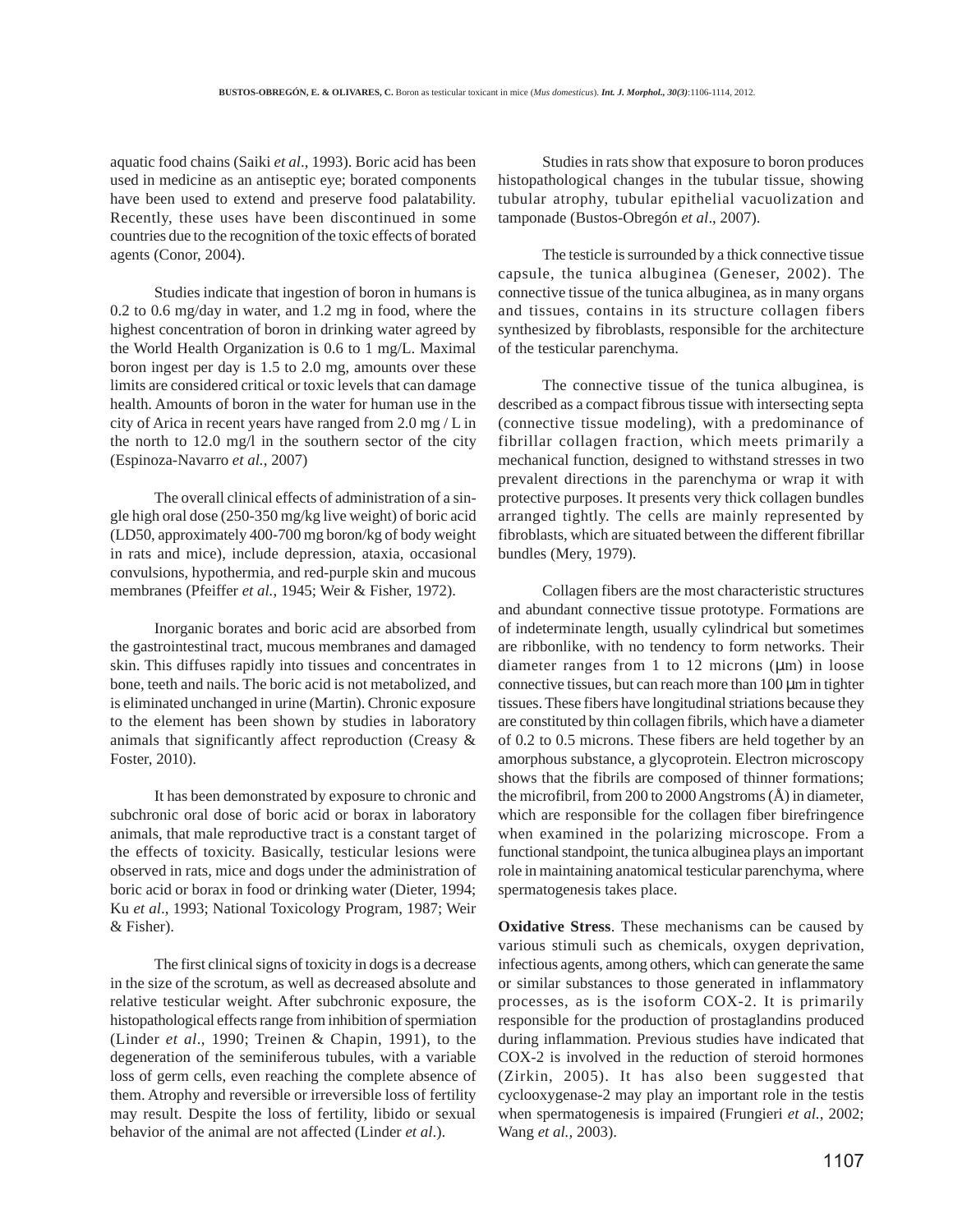Ecotoxicology studies show that different elements found naturally in our environment are toxic to our body, especially to the reproductive system. In the case of organophosphorus insecticides and some heavy metals like lead, which causes decreased sperm counts and disequilibrium between pro-and antioxidant factors, eliciting oxidative damage to cells (Bustos-Obregon & Hartley, 2008).

The effect of trace elements in the environment is an important public health problem. There is considerable literature concerning the general toxicology of these elements. However little attention has been given to the adverse effect of these elements in male reproduction, although the information exists, stressing the continued decline in semen quality worldwide (Dindyal, 2004). This may be due to urbanization and industrialization. In the male infertility clinic, growing evidence suggests that some environmental trace elements may be associated with a subtle and chronic exposure to environmental chemicals in the air, water and food.

The purpose of this study is to evaluate the testis following administration of high doses of boron, in an animal model similar to humans inhabiting the north of Chile, that for many years were affected by a high intake of boron in drinking water.

## **MATERIAL AND METHOD**

**Experimental design**. Twenty sexually mature male CF-1 mice *Mus domesticus* (30-40 g) were used. One group (ten mice) drank Santiago's tap water (0.6 mg Boron/L), and the other ten mice were exposed to drinking water containing 12 mg Boron/L for 42 days (one complete spermatogenic cycle of 33.2 days, plus one cycle of 8.5 days), from 85 days of age until 127 days old, simulating Arica's tap water human intake. Animals were kept under standard animal room conditions, and sacrifice was done according to the bioethical norms of the Medical School.

**Histological Technique**. The testes were removed and fixed in alcoholic Bouin's fluid, and then processed for paraffine embedding and staining with HE, Mallory, immunohistochemistry for COX-2, or Picrosirious Red (polarized light).

**Histopathology.** Testicular sections HE stained were examined at 1000x, recording plugging tubular epithelial vacuolization, epithelial desquamation and percentage ratio of interstitium/tubules.

**Morphometry**. Digitalized testicular sections, photographed at  $400x$ , were used to measure epithelial height ( $\mu$ m) tubular  $diameter (µm)$ , tubular lumen diameter (mm) and interstitial area (%), counting 100 tubules per mouse. Images were processed for analysis using Image Tool 3.0.

**Immunohistochemistry**. Testicular sections were processed according to Corominas (1997), and the technical recommendations of the primary antibody anti-COX-2 manufacturer (Santa Cruz Biotechnology), contrasted with light hematoxylin.

**Evaluation of Tunica Albuginea**. In Mallory stained testicular sections, thickness of the tunica albuginea was measured (using Image Tool 3.0). Testicular sections stained with Picrosirius Red were examined by polarized light microscopy (Zeiss Axiostar Plus Mod), according to Junqueira *et al.* (1979).

Collagen type I, form thick and tight fibers, with an intense yellow to red birefringence. Type III collagen fibers form thin fibers, composed of thin fibrils, freely arranged, with a weak birefringence of a greenish color (Junqueira *et al.*).

To quantify this different birefringence of collagen fibers, Image Pro 6.0 Software was used, obtaining a percentage of the different colors on a photograph captured in the polarized light microscope. A similar configuration of the software to Meruane *et al.* (2011) was used. It quantifies the yellow and red as collagen I and green as collagen III, to establish the percentage among them.

**Statistic**. The results were expressed in % or microns ( $\mu$ m) ± SD, using the t-Student statistical test to find significance  $(p \le 0.05)$  in the results.

### **RESULTS**

**Effect of Boron treatment on testicular histopathology**. Histopathological analysis revealed a significant increase in abnormalities of the seminiferous tubules in the Boron group compared to the control group (% $\pm$  SD, p<0.05) (Table I).

Table I. Effect of Boron treatment on testicular histopathology.

| Control        | <b>Boron treated mice</b> |
|----------------|---------------------------|
| $1.8 \pm 0.78$ | $11.7 \pm 4.60$ *         |
| $2.8 \pm 1.03$ | $12.2 \pm 4.40*$          |
| $3.5 \pm 0.84$ | $23.7 \pm 7.67$ *         |
|                |                           |

 $(*: p < 0.05).$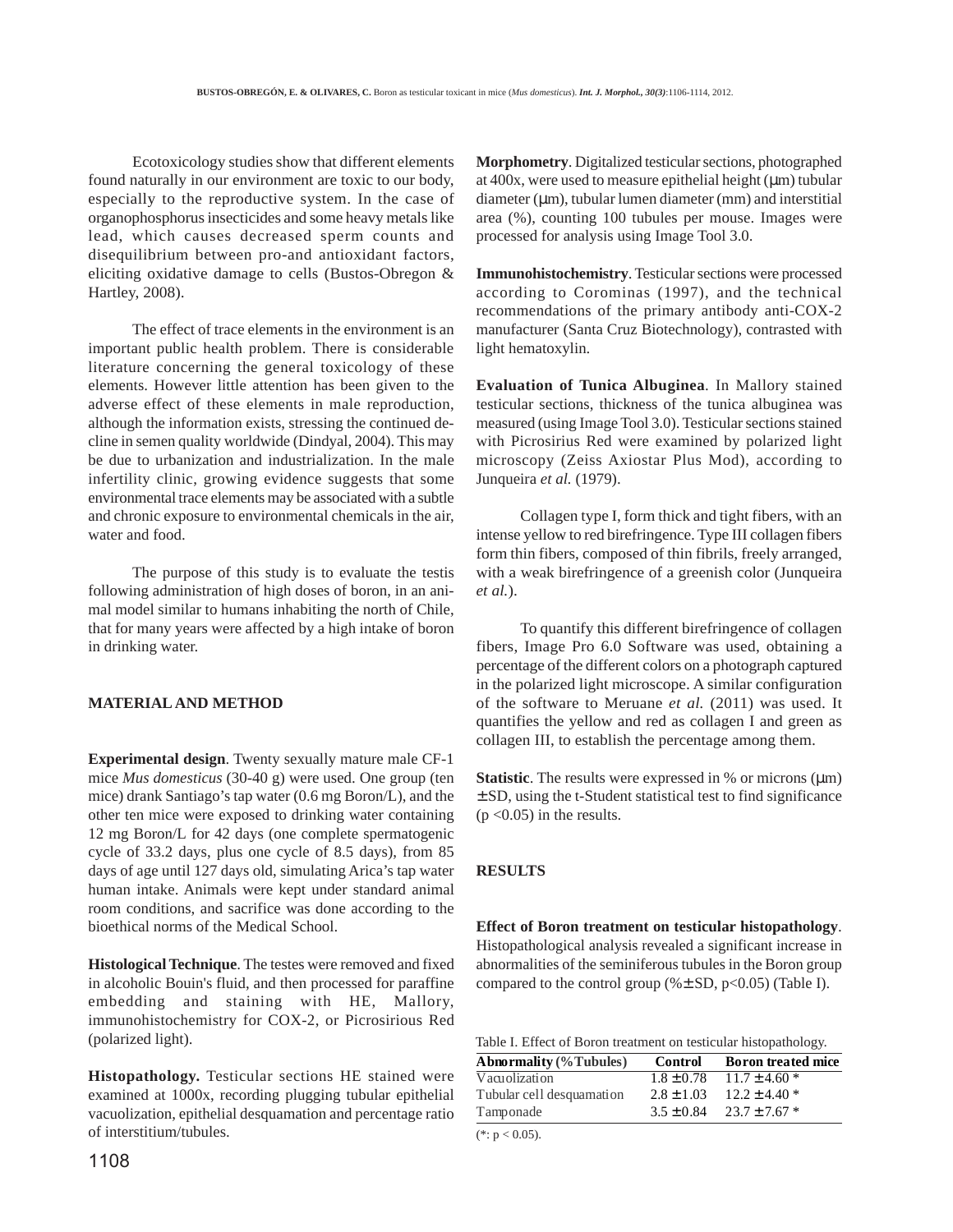**Effect of Boron tratment on morphometric parameters**. Morphometric evaluation of tubular diameter, luminal diameter, epithelial height and interstitial area, reveal significant differences ( $p$ <0.05) between the control and Boron group (Table II).

**Inmunohistochemical COX-2 Expression.** Showed a significantly greater percentage of immunoreactive tubules  $(p \le 0.05)$  in the Boron exposed group compared to control group (Table III).

**Evaluation of the thickness of the tunica albuginea (Mallory staining)**. Tunica albuginea thickness showed a significant decrease ( $p < 0.05$ ) in Boron treated mice (Table IV; Fig. 1).

**Evaluation of the collagen fibers of the tunica albiginea by pricrosirius red staining.** The evaluation of the collagen fibers of the connective tissue of the tunica albuginea, by Picrosirius staining, observed in polarized light microscopy, revealed a significant decrease of collagen type I fibers  $(p<0.05)$ , and a significant increase in collagen type III fibers ( $p < 0.05$ ), in the group exposed to boron (Table V; Fig. 2).

Color sample analysis, using Image Pro 6.0, of the Picrosirius stained sections, examined by polarized light microscopy, permitting collagen area measurement. It was found that Control animal had 13.35% of image area for collagen I, and 0.019% for collagen III, while Boron exposed animal had 11.57% of image area for collagen I, and 2.10% for collagen III.

Table II. Effect of Boron treatment on morphometric parameters.

| Morphometric                | Control         | <b>Boron</b> treated<br>mice |  |  |
|-----------------------------|-----------------|------------------------------|--|--|
| parameter                   | $189 \pm 2.25$  | $155 \pm 3.47$ *             |  |  |
| Tubular diameter $(\mu m)$  |                 |                              |  |  |
| Luminal diameter $(\mu m)$  | $60.2 \pm 1.16$ | $78.1 \pm 1.24$ *            |  |  |
| Epithelial height $(\mu m)$ | $61.0 \pm 1.12$ | $50.7 \pm 0.89$ *            |  |  |
| Interstitial area (% area)  | $14.4 \pm 1.00$ | $29.2 \pm 6.57*$             |  |  |

 $(*: p < 0.05)$ 

#### Table III. Immunohistochemical COX-2 Expression.

| <b>Immunohistochemical</b><br>expression | Control | <b>Boron</b> treated<br>mice   |  |  |  |
|------------------------------------------|---------|--------------------------------|--|--|--|
| $HQ$ COX-2 (% tubules)                   |         | $1.3 \pm 0.5$ $11.3 \pm 3.2^*$ |  |  |  |
| $(*: p < 0.05)$                          |         |                                |  |  |  |

Table IV. Evaluation of the thickness of the tunica albuginea (Mallory staining).

| Morphome tric parameter         | Control     | <b>Boron</b> treated |  |  |
|---------------------------------|-------------|----------------------|--|--|
|                                 |             | mice                 |  |  |
| Tunica albuginea thickness      | $107.6 \pm$ | $29.70 \pm 9.1*$     |  |  |
| $(\mu m)$                       | 28.4        |                      |  |  |
| $-0.11$<br>$\sim$ $\sim$ $\sim$ |             |                      |  |  |

 $(*= p < 0.05)$ 

|  |  | Table V. Evaluation of the collagen fibers of the tunica |  |  |
|--|--|----------------------------------------------------------|--|--|
|  |  | albuginea by picrosirius red staining.                   |  |  |

| <b>Collagen Type</b> | Control          | <b>Boron</b> treated |  |  |
|----------------------|------------------|----------------------|--|--|
| $(\%$ fibers)        |                  | mice                 |  |  |
| Collagen I           | $11.25 \pm 3.54$ | $7.82 \pm 3.02*$     |  |  |
| Collagen III         | $0.23 \pm 0.17$  | $2.27 \pm 0.85$ *    |  |  |

 $(*= p < 0.05).$ 



Fig. 1. Mallory stained micrographs, showing the different thickness of the tunica albuginea in the control group (A) compared to the Boron treated group (B). Bar =  $100 \mu$ m.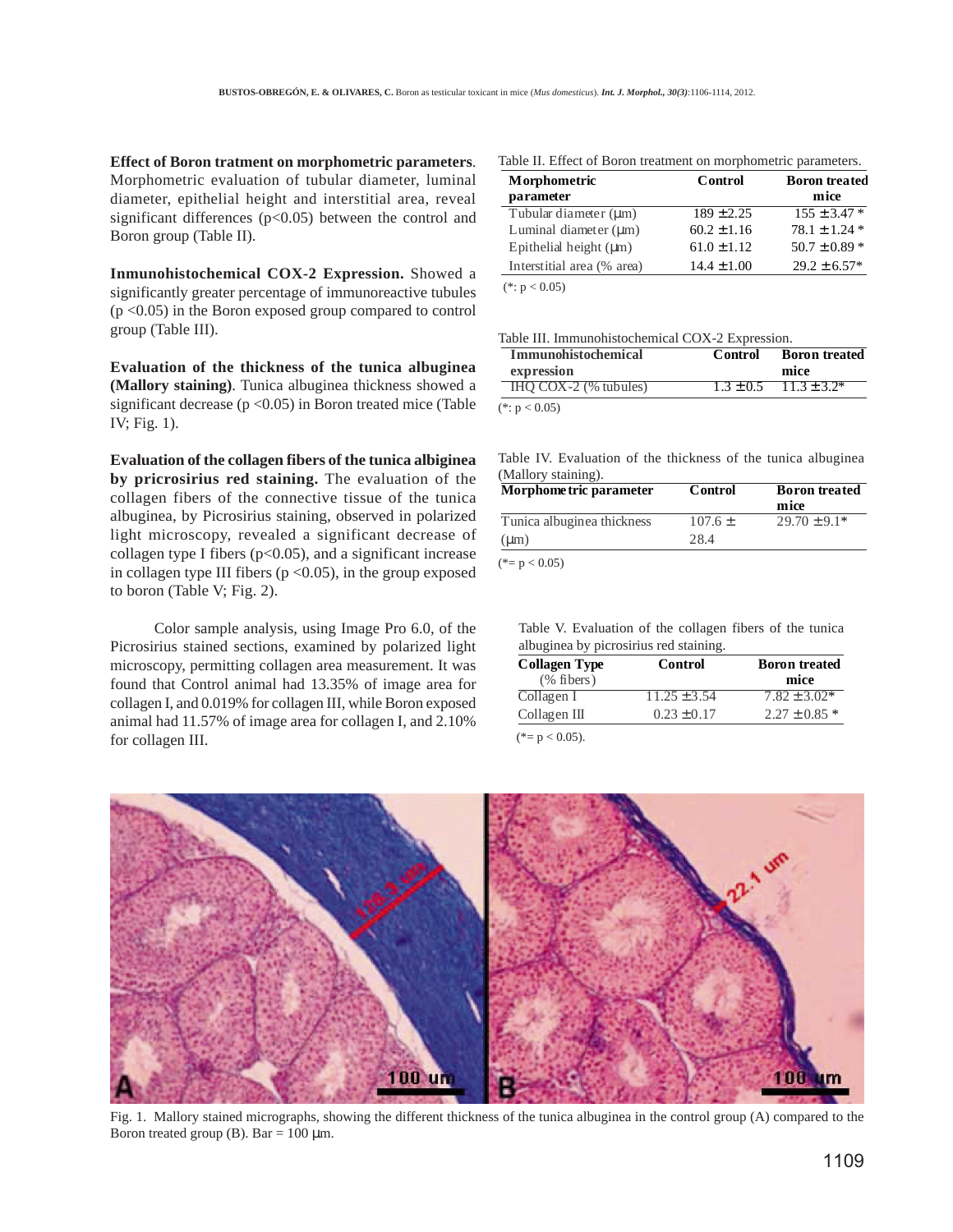

Fig. 2. Micrograph showing the birefringence of the collagen fibers of the tunica albuginea of control group in the polarized light microscope (A1), and then analyzed by Image Pro 6.0 (A2). Birefringence in polarized light microscopy of the collagen fibers of the tunica albuginea of the boron treated group (B1), and then processed by Image Pro 6.0 (B2).

## **DISCUSSION**

Analyzing the situation of people in northern Chile some years ago, morphometric histological findings were consistent with previous studies in rats by Dixon *et al*. (1976). In addition, due to a previous study showing histopathological effects of boron on mouse liver, at a dose of 12 mg/L in drinking water affects liver connective tissue, and the relationship collagen I/III fibers, Mallory and Picrosirius Red staining was used to evaluate tunica albuginea damage.

**Morphometric and Histopathological analysis**. A significant damage to the testes of animals exposed to 12 mg of boron/L, is evidenced by a decrease in epithelial height of the tubules. These changes can be explained by reduced proliferation of spermatogenic cells. In turn, it

depends on Interstitial cells paracrine function through the action of testosterone on sustentacular cells and germ cells. All this alterations were seen as a disruption of androgen status (decrease in circulating testosterone levels), associated with a lower epithelial height, disorganization of the epithelium and germ cell detachment in rats exposed to boric acid (Chapin & Ku, 1994; Naghii *et al*., 2011). The decrease in epithelial height in the group exposed to boron may also be due to increased apoptotic index (Blanco-Rodriguez & Martinez-García, 1998), which can be related to the presence of vacuolization found, suggesting loss of specific junctions between sustentaculars cells and germ cells development. This cell loss may be directly related to the number of tubules showing desquamation and subsequent tamponade.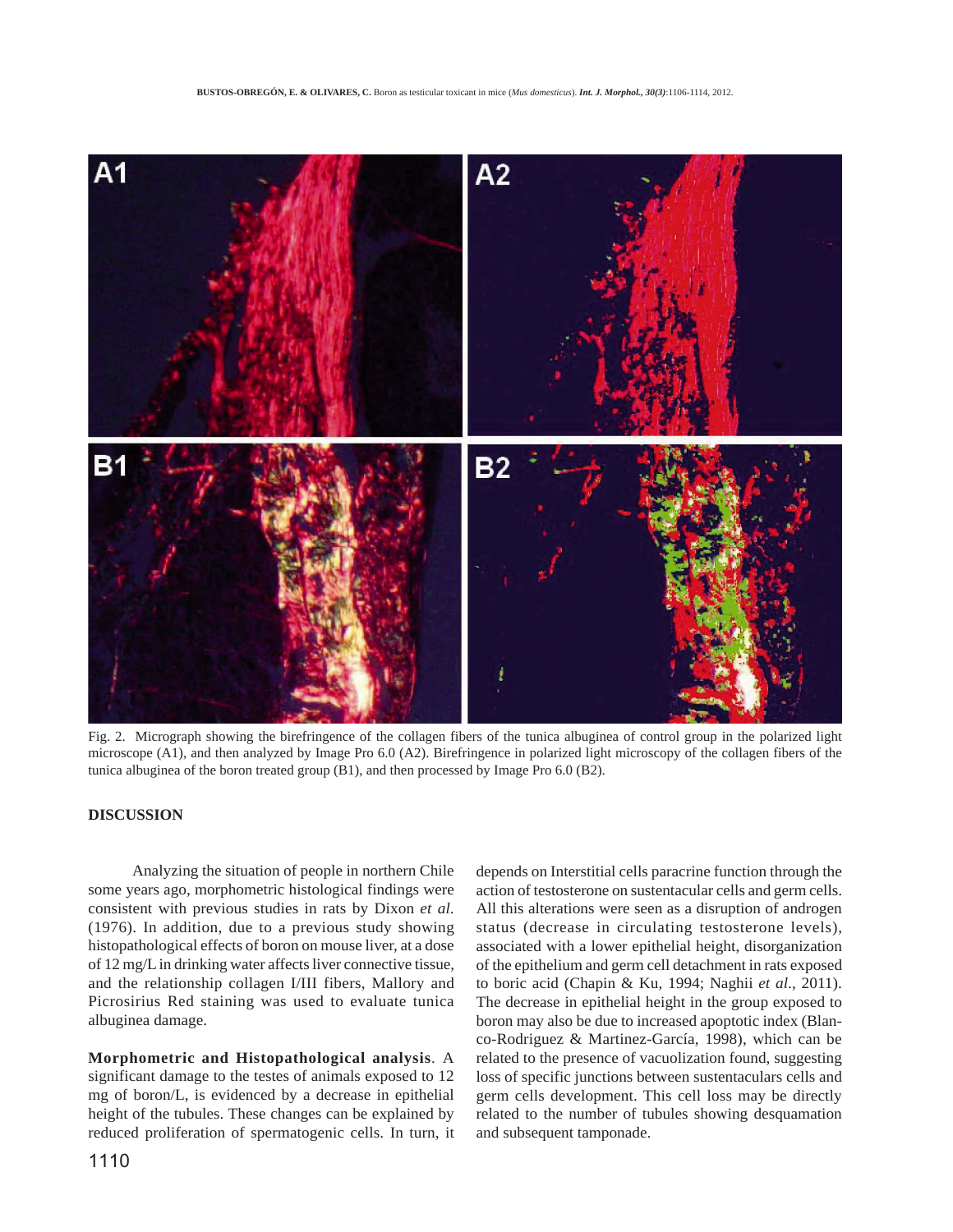Atrophy was observed in more than half of the mice intoxicated with boric acid, thus explaining the relative increase of interstitial area in boron treated animals, which may be due to the activity of prostaglandins in a possible inflammatory process characterized by edema, which is consistent with studies done in rats exposed to Boron, and other metalloids such as arsenic.

Spermatogenesis in mammals requires the action of a number of peptides, steroids and hormones. These hormonal messengers are critical not only for the regulation of germ cell development but also for the proliferation and somatic cell function and thus for the proper development of the testis. Therefore, studies are needed to assess the androgenic status in animals treated with boron, to understand better the disruption of the blood-testis barrier, and its androgen dependency (Meng *et al.*, 2005). Since the testes is the nest for spermatogonial development, cells that maintain the epithelium in physiological condition (sustentacular cells and interstitial cells), when affected directly or indirectly, cause alteration in the spermatogenic process, with a decrease in quality of the ejaculate.

Further studies are needed to assess whether histopathological alterations and changes in morphometric parameters observed by chronic exposure to critical levels of boron, affect long-term fertility.

**Immunohistochemistry**. Boron elicited overexpression of COX-2, which is found in epithelial cells of the distal part of cauda epididymis and vas deferens. COX-2 is the isoform that is expressed in some tissues, only in pathological processes, such as inflammation and cellular stress, which can lead to cell death (Mandelker, 2011). Inflammation causes low sperm quality and could even lead to infertility in animals (Kanokwan, 2011). Overexpression of COX-2, together with increase of the intersticial area, could be taken as an inflammatory process, although in tissue sections of animals exposed to boron no inflammatory leukocyte infiltration was found.

May be chemical damage due to boron, through free radical production, as in the case of other metalloids such as arsenic, exerts oxidative stress in cells causing DNA damage through the production of superoxide and hydrogen peroxide (Patrick, 2003), and producing an overexpression of COX-2, which may be due to decreased intracellular levels of arachidonic acid caused by its destruction by the action of free radicals, and increases the production of PGs. In turn, it has been shown that testosterone synthesis is profoundly affected by the production of prostaglandin F2a (PGF2) whose synthesis is catalyzed by the enzyme cyclooxygenase-2 from arachidonic acid (Wang *et al*.),

being both the enzyme cyclooxygenase-2 and PGF 2aclassified as inhibitors of steroidogenesis (Gunnarsson *et al.*, 2004; Frungieri *et al.*, 2006).

The COX-2 is expressed in the epithelium of the vas deferens and inhibits smooth muscle contraction (Ruan *et al*., 2008). Considering this, the overexpression of COX-2 could eventually generate a blockage of fluid through the vas deferens by inhibiting the contraction of its wall, affecting the seminiferous tubules, which may increase in diameter due to increased retrograde pressure. This may also be related to the presence of tubular blockage, since this could generate an accumulation of epithelial desquamation in the lumen.

It has been demonstrated that inhibitors of COX-2 have a positive effect on sperm quality, associated with an increase in the volume of the ejaculate in humans (Gambera *et al.*, 2007). This would be useful in further studies to evaluate the security of non-steroidal anti-inflammatory drugs in the testes of animals exposed to boron.

Critical levels of exposure to Boron for a long period of time could produce carcinogenesis, following the processes of cell damage by free radicals generated by cell death, due to membrane damage with subsequent overexpression of COX-2, and prostaglandins produced that could increase the number of abnormal cells, which normally undergo programmed cell death (apoptosis).

**Evaluation of tunica albuginea by Mallory and Picrosirius red stain**. It shows a decrease in its thickness in boron treated animals, denoting connective tissue degradation by boron. There is an increased amount of type III collagen fibers and a decreased amount of type I collagen fibers, compared to the control group. This indicates that Boron produces an alteration in the ratio of collagen fibers I/III (collagenolysis). Studies in mice indicate that this tissue damage is followed by fibrosis (Shahzeidi *et al*., 1993; Ala-Kokko *et al*., 1987).

Collagen plays a vital role in maintaining structural integrity and tissue function. Picrosirius Red staining can be of value for studying collagen degradation. This is consistent both with a study in mice, in that the evaluation of the effects of boron at a dose of 12 mg/L had an impact on the consistency of liver connective tissue, where deposition of collagen decreased after exposure to Boron, and also produces a change in collagen type I to collagen type III. Changes in other tissues have been reported which involves collagenolysis, with a consequent weakening of tissue architecture because of the role of collagen as support (Bustos-Obregon *et al.*, 2008).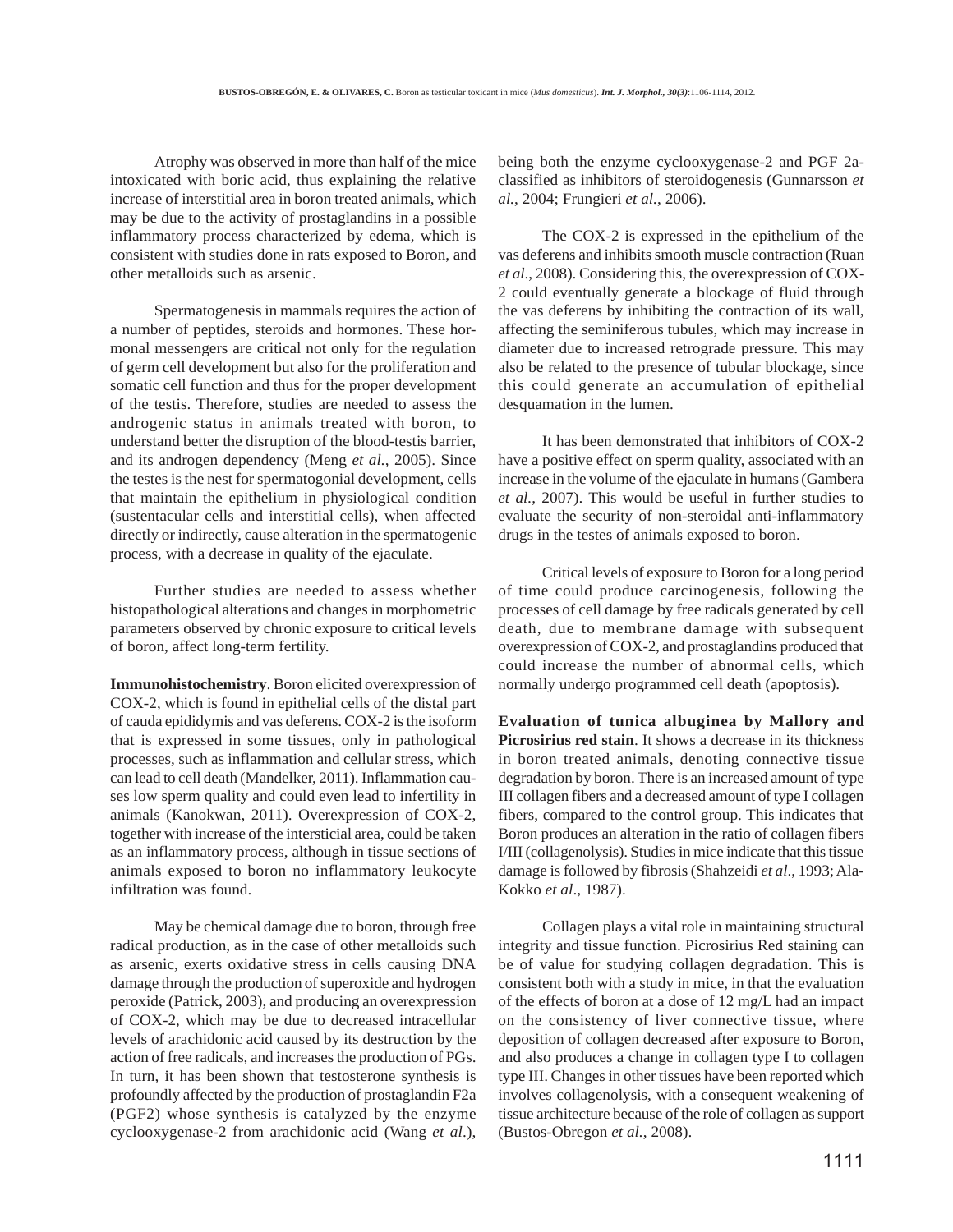It has been established that collagen microfibrils are composed of macromolecules of different thickness, called tropocollagen. Chemically the tropocollagen is composed of 30% glycine, 25% by proline or hydroxyproline and the rest by other aminoacids. The latter is unique to collagen (Müller-Esterl, 2008), and because the pathological collagen degradation in the body leads to an elimination of a large amount of hydroxyproline in the urine in some diseases (Hernandez & Morales, 1985), it would be important to have further studies to supplement the data provided by this study.

Any damage in testicular collagen network architecture may compromise testicular function and, therefore, normalcy of spermatogenesis.

**CONCLUSIONS**. This study demonstrates that chronic exposure to 12 mg boron/L in adult mice induces histological changes such as vacuolization, epithelial desquamation, tubular tamponade, and morphometric changes such as decreased tubular diameter, epithelial height and increased luminal diameter and interstitial area.

Chronic exposure to critical levels of boron in adult mice induces the expression of COX-2.

Boron has an impact on the consistency of the connective tissue of the tunica albuginea (collagenolysis), probably resulting in testicular architectural damage and disfunction.

**BUSTOS-OBREGÓN, E. & OLIVARES, C.** El boro como tóxico testicular en ratón (*Mus domesticus*). *Int. J. Morphol., 30(3)*:1106- 1114, 2012.

**RESUMEN:** Se ha reportado que el Boro provoca alteraciones en diversos sistemas, incluido el sistema reproductor masculino. Los habitantes de algunas localidades del norte de Chile estuvieron hasta hace algunos años consumiendo en el agua de bebida 20 veces más que la cantidad establecida como límite permisible por la OMS. El presente estudio evalúa en modelo animal los efectos del alto consumo de Boro sobre el testículo, administrado en el agua de bebida. Se utilizaron veinte ratones (*Mus musculus*) machos, sexualmente maduros, divididos en 2 grupos; al grupo experimental se administró Boro a una dosis de 12 mg/L, y al grupo control 0.6 mg/L, durante 42 días. Posteriormente se obtuvieron secciones de testículo para: Tinción H-E (Morfometría e Histopatología); Inmunohistoquímica (Cox-2); Tinción de Mallory y Picrosirious Red (evaluación de túnica albugínea). Los resultados indican que la ingestión de Boro a dosis de 12 mg/L produce vacuolización, descamación epitelial y taponamiento tubular. La morfometría revela disminución en el diámetro tubular y altura epitelial, así como aumento del diámetro luminal y del área intersticial en el grupo expuesto. La inmunodetección de COX-2 resultó positiva en gran porcentaje de túbulos en el grupo intoxicado. La túnica albugínea, demostró menor grosor, así como una disminución en el porcentaje de fibras colágenas tipo I y un aumento en el porcentaje de fibras colágenas tipo III en los animales expuestos a Boro en contraste con el grupo control. La exposición a niveles críticos de Boro genera alteraciones histopatológicas severas en el testículo, alterando parámetros morfométricos y provocando la sobreexpresión de COX-2. Finalmente, la evaluación de fibras colágenas sugiere que el Boro produjo una degradación del colágeno de la túnica albugínea, provocando una disminución en el espesor de ésta y alterando la relación porcentual Colágeno I/Colágeno III, proceso llamado colagenólisis.

#### **PALABRAS CLAVE: Boro; Ratón; Estructura testicular; Colágeno I/III; Infertilidad.**

#### **REFERENCES**

- Ala-Kokko, L.; Pihlajaniemi, T.; Myers, J. C.; Kivirikko, K. I. & Savolainen, E. R. Gene expression of type I, III and IV collagens in hepatic fibrosis induced by dimethylnitrosamine in the rat. *Biochem. J., 244(1)*:75-9, 1987.
- Alarcon-Corredon, O. Trace elements. *Rev. Méd. Ext. Portuguesa, 3(3)*:106-123, 2009.
- Blanco-Rodriguez, J. & Martinez-García, C. Apoptosis precedes detachment of germ cells from the seminiferous epithelium after hormone suppression by short-term oestradiol treatment of rats. *Int. J. Androl., 21(2)*:109-15, 1998.
- Bustos-Obregón, E.; Carvallo, M.; Hartley-Belmar, R.; Sarabia, L. & Ponce, C. Histopathological and Histometrical Assessment of Boron Exposure Effects on Mouse Spermatogenesis. *Int. J. Morphol., 25(4)*:919-25, 2007.
- Bustos-Obregon, E. & Hartley, R. Ecotoxicology and Testicular Damage (Environmental Chemical Pollution). A Review. *Int. J. Morphol., 26(4)*:833-40, 2008.
- Bustos-Obregón, E.; Hartley-Belmar, R. & Catriao-Gálvez, R. Histopathological Effects of Boron on Mouse Liver. *Int. J. Morphol., 26(1)*:155-64, 2008.
- Butterwick, L.; de Oude, N. & Raymond, K. Safety assessment of boron in aquatic and terrestrial environments. Ecotoxicol. *Environ. Saf., 17(3)*:339-71, 1989.
- Chapin, R. E. & Ku, W. W. The reproductive toxicity of boric acid. *Environ. Health Perspect., 102(Suppl 7)*:87-91, 1994.
- Chong, G.; Pueyo, J. J. & Demergasso, C. The borate deposits of Chile. *Rev. Geol. Chile, 27(1)*:99-119, 2000.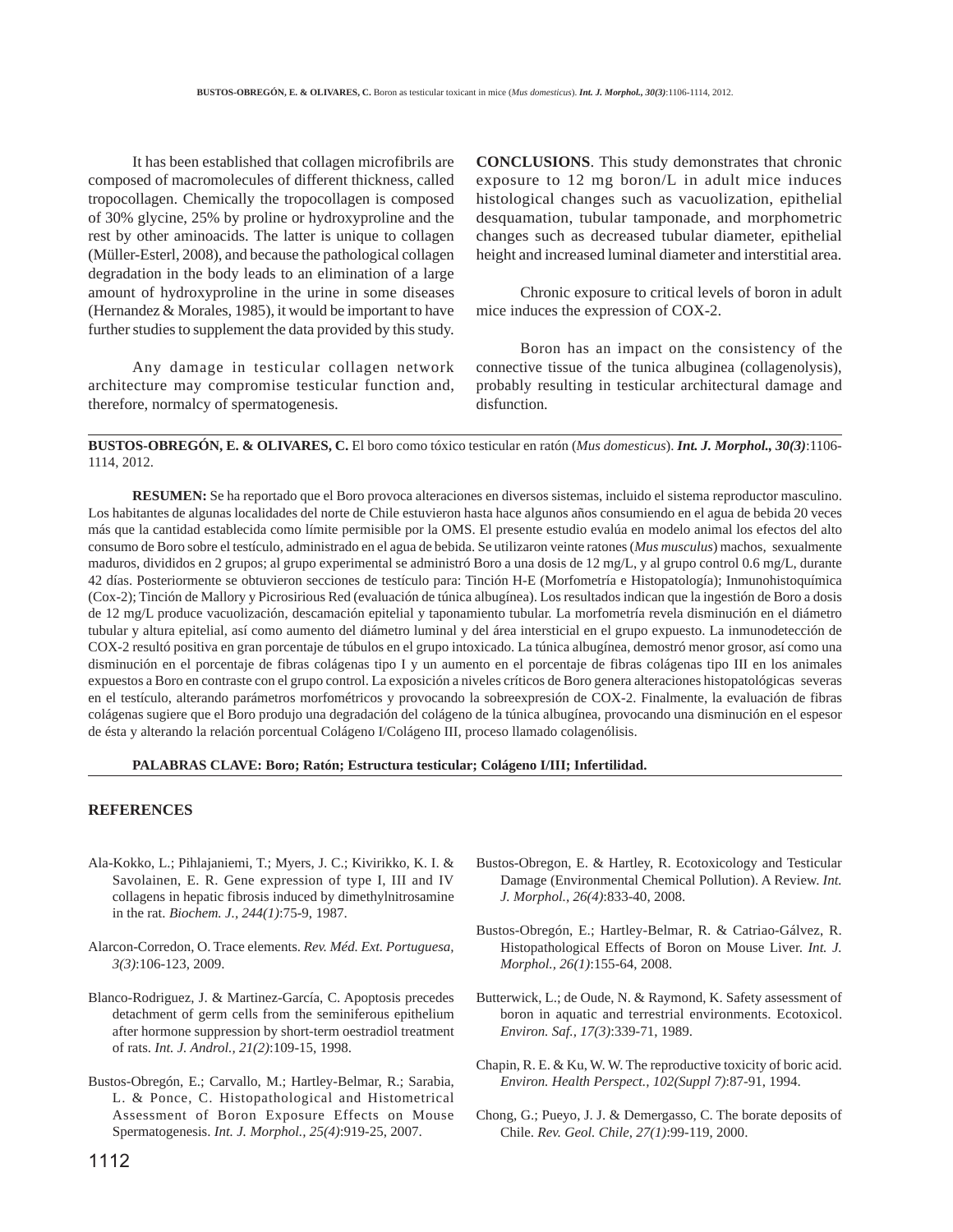- Conor, R. *Boron. In:* The Nutritional Trace Metals. Brisbane, Australia, Blackwell Publishing, 2004. pp.214-8.
- Corominas, J. M. Desenmascaramiento y Recuperación de Antígenos en Inmunohistoquímica. Técnicas de Inmunohistoquímica. *DAKO, 30(1)*:73-7, 1997.
- Creasy, D. & Foster, P. *Male Reproductive System. In*: Wanda, M.; Matthew, A. & Colin, R. Fundamentals of Toxicologic Pathology. 2nd ed. California, USA, Academic Press, 2010. pp.569-83.
- Crespo, E. El boro, elemento nutricional esencial en la funcionalidad ósea. *Rev. Esp. Cir. Osteoartic., 36(206)*:88-95, 2001.
- Dieter, M. P. Toxicity and carcinogenicity studies of boric acid in male and female B6C3F1 mice. *Environ. Health Perspect., 102(7)*:93-7, 1994.
- Dindyal, S. The sperm count has been decreasing steadily for many years in Western industrialised countries: Is there an endocrine basis for this decrease? The Internet *Journal of Urology, 2(1)*. DOI : 10.5580/118d, 2004.
- Dixon, R. L.; Lee, I. P. & Sherins, R. J. Methods to assess reproductive effects of environmental chemicals: studies of cadmium and boron administered orally. *Environ. Health Perspect., 13*:59-67, 1976.
- Espinoza-Navarro, O.; Vilaxa, A.; Granifo, L.; Rojas, S. & Rodriguez, H. Histological Study on the Male Reproductive Organs of Mouse CF1 Treated With Boron. *Int. J. Morphol., 25(2)*:341-6, 2007.
- Frungieri, M. B.; Weidinger, S.; Meineke, V.; Köhn, F. M. & Mayerhofer, A. Proliferative action of mast-cell tryptase is mediated by PAR2, COX2, prostaglandins, and PPAR gamma: Possible relevance to human fibrotic disorders. *Proc. Natl. Acad. Sci. USA, 99(23)*:15072-7, 2002.
- Frungieri, M. B.; Gonzalez-Calvar, S. I.; Parborell, F.; Albrecht, M.; Mayerhofer, A. & Calandra, R. S. Cyclooxygenase-2 (COX-2) and Prostaglandin F2a (PGF2a) in Syrian Hamster Leydig Cells: Inhibitory Role on LH/hCG-Stimulated Testosterone Production. *Endocrinology, 147(9)*:4476-85, 2006.
- Gambera, L.; Serafini, F.; Morgante, G.; Focarelli, R.; De Leo, V. & Piomboni, P. Sperm quality and pregnancy rate after COX-2 inhibitor therapy of infertile males with a bacterial leukocytospermia. *Hum. Reprod., 22(4)*:1047-51, 2007.
- Geneser, F. *Histología*. 3º Ed. Buenos Aires, Panamericana, 2000. pp.638-62. Chapter 22.
- Gunnarsson, D.; Svensson, M.; Selstam, G. & Nordberg, G. Pronounced induction of testicular PGF2a and suppression of testosterone by cadmium-prevention by zinc. *Toxicology, 200(1)*:49-58, 2004.
- Hernandez, M. & Morales, L. Importancia de la determinación de Hidroxiprolina Urinaria en Diferentes Patologias Oseas. *Rev. Costarric. Cienc. Méd., 6(4)*:173-6, 1985.
- Junqueira, L. C.; Bignolas, G. & Brentani, R. R. Picrosirius staining plus polarization microscopy, a specific method for collagen detection in tissue sections. Histochem. J., 11(4):447-55, 1979.
- Kanokwan, K. *Association and expression study of CD9, PLCz and COX-2 as candidate genes to improve boar sperm quality and fertility traits.* Master Thesis, Department of Animal Science, Chiang Mai, Thailand, University of Bonn, 2011.
- Ku, W. W.; Chapin, R. E.; Wine, R. N. & Gladen, B. C. Testicular toxicity of boric acid (BA): relationship of dose to lesion development and recovery in the F344 rat. *Reprod. Toxicol., 7(4)*:305-19, 1993.
- Linder, R. E.; Strader, L. F. & Rehnberg, G. L. Effect of acute exposure to boric acid on the male reproductive system of the rat. *J. Toxicol. Environ. Health, 31(2)*:133-46, 1990.
- Mandelker, L. *Oxidative Stress, Free Radicals and Cellular Damage. In:* Mandelker, L. & Vajdovich, P. Oxidative Stress in Applied Basic Research and Clinical Practice. New York, Humana Press, 2011. pp.1-18.
- Martin, E. *Boron compounds. In*: Richard C. D. Medical Toxicology. 3rd ed. Philadelphia, Lippincott Williams & Wilkins, 2004. pp.1321-6.
- Meng, J.; Holdcraft, R. W.; Shima, J. E.; Grisworld, M. D. & Braun, R. E. Androgens regulate the permeability of the blood-testis barrier. *Proc. Natl. Acad. Sci. USA, 102(46)*:16696-700. 2005.
- Meruane, M. A.; Rojas, M. & Marcelain, K. The Use of Adipose Tissue–Derived Stem Cells within a Dermal Substitute Improves Skin Regeneration by Increasing Neoangiogenesis and Collagen Synthesis. *Plast. Reconstr. Surg., 130(1)*:53-63, 2012.
- Mery, C. *Tejidos con sustancia fundamental. In*: Mery, C.; Grunert, G. & Morales, B. Elementos de Morfología Microscópica. Santiago, Chile, Universidad de Chile, 1979. pp.58-85.
- Müller-Esterl, W. *Estructura y función de las proteínas. In:* Müller-Esterl, W. Bioquimica: Fundamentos para Medicina y Ciencias de la Vida. Barcelona, España, Reverté, 2008. pp.79-197.
- Naghii, M. R.; Mofid, M.; Asgari, A. R.; Hedayati, M. & Daneshpour, M. S. Comparative effects of daily and weekly boron supplementation on plasma steroid hormones and proinflammatory cytokines. *J. Trace Elem. Med. Biol., 25(1)*:54-8, 2011.
- National Toxicology Program (NTP). Toxicology and Carcinogenesis Studies of Boric Acid (CAS No. 10043-35-3) in B6C3F1 Mice (Feed Studies). *Natl. Toxicol. Program Tech. Rep. Ser., 324*:1-126, 1987.